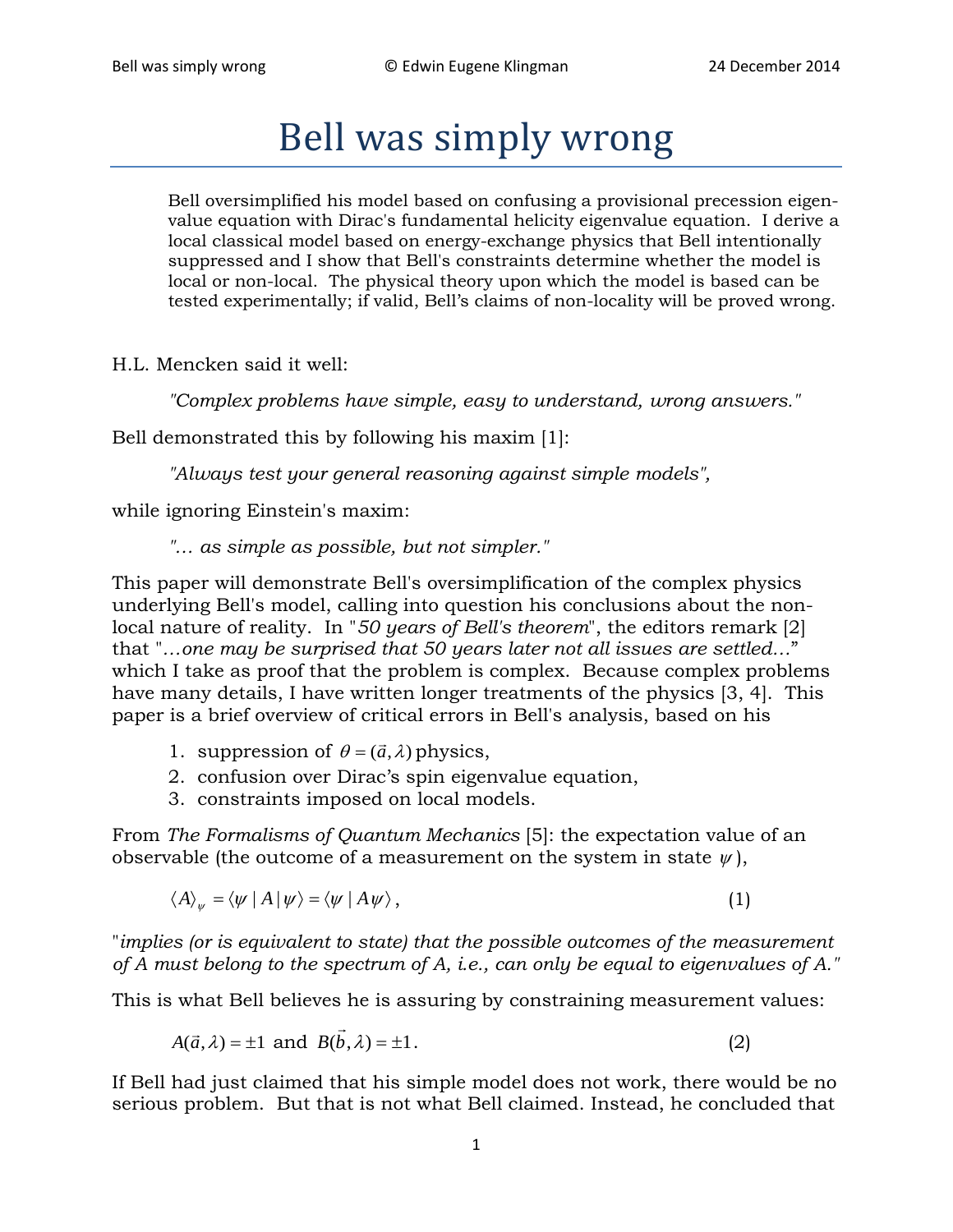the ultimate nature of reality is non-local. That's a lot of weight resting on a model that is based on suppressing the physics of the measurement.

Bell's key physical assumptions [6]:

- 1. Stern-Gerlach measures spin components.
- 2. The spin eigenvalue equation is  $\sigma$ ,  $|\pm\rangle = \pm |\pm\rangle$ .
- 3. The relevant physical force,  $F \cos \theta \Rightarrow F \cos \theta / |\cos \theta|$ .
- 4. The magnetic moment precesses as it traverses the magnetic field.

Based on these assumptions, Bell shows [7] that *a local model cannot produce* the correlation *a b* <sup>−</sup> <sup>⋅</sup> , while analysis of Stern-Gerlach experiments [3,4] has led the correlation  $-a \cdot b$ , while analysis of Stern-German experiments  $[3, \frac{1}{2}]$  has fead to construction of *a local model that <u>does</u> produce* the correlation  $\langle AB \rangle = -\vec{a} \cdot \vec{b}$ , based on physics that Bell suppressed. Subsequently, our local model has been challenged [8] as follows:

- *A. Electron spin has two eigenvalues,* ±1
- *B. Idealized experiments yield eigenvalue measurements.*

*Further, Dirac's equation shows spin*  $= \pm 1/2$ , so (A) *implies (B)*.

This, by definition, sounds logical, but an extensive treatment by Potel [9], in "*Quantum mechanical description of Stern-Gerlach experiments*", notes:

*"Thus, we can conclude that the Stern-Gerlach experiment is not, even in principle, an ideal experiment, which would "project" the internal state into the eigenvalues of the measurement operator."*

Belief in *eigenvalue measurement*, as sufficient reason for constraints  $A, B = \pm 1$ , is challenged quantum-mechanically by Potel's paper.

Yet the appeal to Dirac's authority is interesting; Stern-Gerlach experiments are nonrelativistic, so the Dirac equation is normally not part of Bell's analysis. Nevertheless, this argument seems reasonable, so we review Dirac's solution, [10], a 4-component vector:

| <b>Energy</b> | Spin |  | $\psi$       |
|---------------|------|--|--------------|
|               |      |  | $\psi_2$     |
|               |      |  | $\psi_3$     |
|               |      |  | $\mathbf{W}$ |
|               |      |  |              |

Since the energy terms can mix, there is no simple spin eigenvalue equation of the sort assumed by Bell. This motivates the Foldy-Wouthuysen transformation [11,12] which eliminates the negative energy components to any desired order in  $v/c$  while transforming from Dirac's point-based formalism to one averaged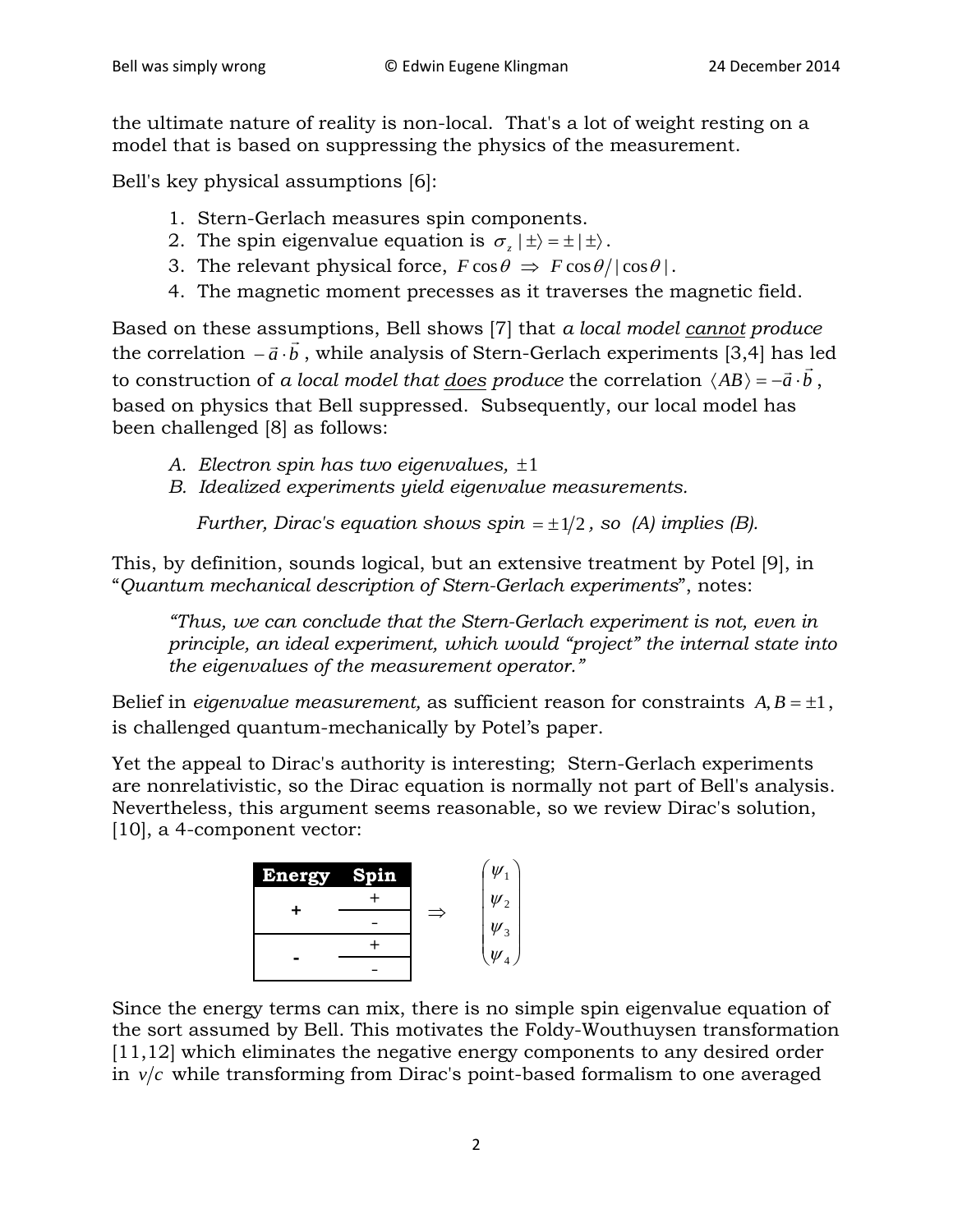over a Compton wavelength around the particle, producing a 'mean' spin,  $\Sigma$ . *Projecting* this spin on particle momentum,  $\vec{p}$ , yields the following equation:

$$
\hat{\Sigma} \cdot \hat{p} \mid \pm \vec{p} \rangle = \pm \mid \pm \vec{p} \rangle \,, \tag{3}
$$

where  $\hat{p} = \vec{p} / |\vec{p}|$  and  $|\pm \vec{p} \rangle = |\pm \rangle \otimes |\vec{p} \rangle$  with  $|\pm \rangle =$  intrinsic angular momentum eigenvector and  $|\vec{p}\rangle$  = linear momentum eigenvector. This equation, which is based on the 2-component FW-Dirac solution, has the same *form* as the spin equation used by Bell, but it does *not* represent the same physics. For example, Griffiths [13] notes there is no 'spin-up' or 'spin-down' associated with Dirac's equation, unless the spin is pointed in the  $\vec{p}$  direction. Equation (3) describes helicity, or 'handedness' of the spin, as seen from the perspective of momentum  $\frac{\overline{p}}{\overline{p}}$ , with eigenvalues representing CW and CCW. This is perhaps best understood in terms of a geometric algebra *bivector representation* of spin rather than the usual *axial vector representation*:



The 2-dimensional bivector is characterized by *area* and *direction,* with the two directions labeled CW and CCW. The area is unity, appropriately normalized. 'Projecting' unit magnitude spin on momentum,  $0 \le |\vec{p}| < \infty$ , makes no physical sense; rather it is the *direction of rotation* with respect to  $\vec{p}$  that is described by the *fundamentally dichotomous FW-Dirac helicity eigenvalue equation*.

Another of Bell's key assumptions is that of no  $\theta$ -dependence, since Bell [6] replaces the classical  $F \cos \theta$  with  $F \cos \theta / |\cos \theta|$ . But an *Energy-Exchange theorem* [3,4] proves that if two energy modes depend on a common variable, the modes will exchange energy. For Stern-Gerlach the precession energy is *f*( $\theta$ ) =  $-\vec{\mu} \cdot \vec{B}$ , where  $\vec{\mu}$  is the magnetic dipole of the particle and  $\vec{B}$  is the external magnetic field with angle  $\theta = \cos^{-1}(\vec{\mu} \cdot \vec{B} / |\vec{\mu}| |B|)$ . If the field has a nonzero gradient, then a force,  $\nabla (\vec{\mu} \cdot \vec{B})$  $\vec{r}$  $\nabla(\vec{\mu} \cdot \vec{B})$ , is exerted on the dipole, resulting in deflection energy  $g(\theta) = \nabla(\vec{\mu} \cdot \vec{B}) \cdot d\vec{x}$  $\vec{r}$  $\nabla(\vec{\mu} \cdot \vec{B}) \cdot d\vec{x}$  in the  $\hat{x}$  direction. The energy equation is

$$
E = f(\theta) + g(\theta). \tag{4}
$$

As a result the precessing moment will dissipate energy into deflection mode, and will align with the local field. Bell's suppression of  $\theta$ -dependent energy exchange, and assumption that the magnetic moment simply precesses as it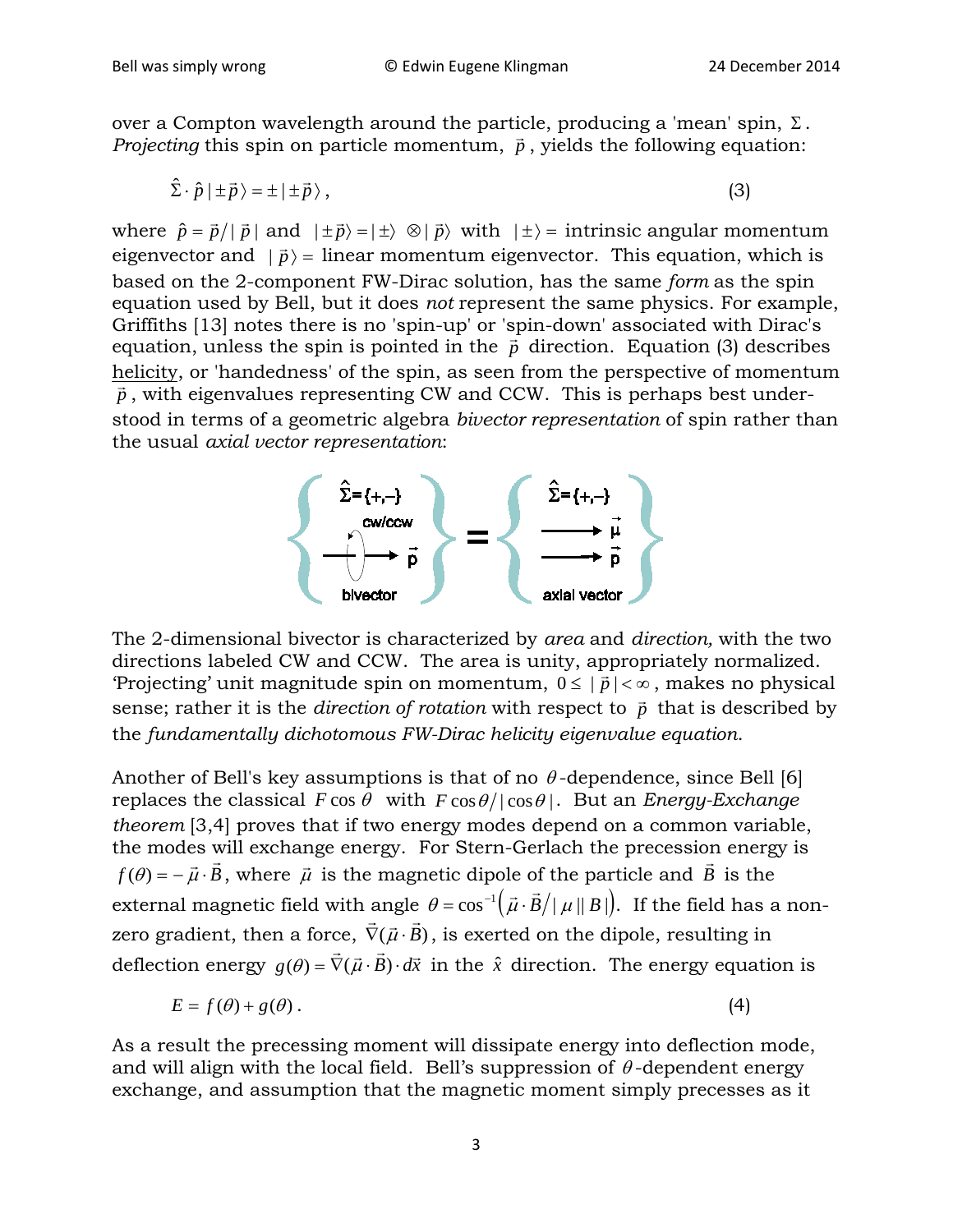traverses the Stern-Gerlach apparatus, meant that only the simple term  $\hat{\sigma}\cdot B$  $\rightarrow$  $\hat{\sigma} \cdot$ appears in Schrödinger's equation [14], leading to the eigenvalue equation

$$
\hat{\sigma} \cdot \hat{B} \mid \pm \vec{p} \rangle = \pm \mid \pm \vec{p} \rangle. \tag{5}
$$

Thus Bell relied upon a precession eigenvalue equation that superficially resembles the Dirac helicity eigenvalue equation [15]:

$$
\hat{\Sigma} \cdot \hat{p} | \pm \vec{p} \rangle = \pm | \pm \vec{p} \rangle \approx \hat{\sigma} \cdot \hat{B} | \pm \vec{p} \rangle = \pm | \pm \vec{p} \rangle. \tag{6}
$$

These equations appear formally equivalent, but they are essentially different in nature: Dirac's helicity eigenvalue equation is *fundamental* for any particle with spin-1/2, but Bell's precession eigenvalue equation is *provisional*, provided that the external field is constant. *This leads to a contradiction*: Stern-Gerlach produces a null result if the field is constant [16], while, on the other hand, the provisional precession eigenvalue equation does *not* produce discrete eigenvalues, but a continuous spectrum, if the gradient force term is included in the Schrödinger equation:  $A(\vec{a}, \lambda) \neq \pm 1$  and  $B(\vec{b}, \lambda) \neq \pm 1$ , as shown in the diagram...



Helicity eigenvalues Precession eigenvalues and precession varies

By suppressing the  $\theta$ -dependence of the physics, and by confusing the eigenvalue equations, the assumptions upon which Bell bases his constraints, eqn (2), are simply wrong. Bell oversimplified the problem.

How can we test this? Based on the energy-exchange theorem, [3][4] the classical model will exchange  $\theta$ -dependent precession energy with deflection mode energy leading to variable deflection with the contribution

$$
x = \left(\frac{\mid \vec{\mu} \mid \vec{B} \mid}{\mid \nabla(\vec{\mu} \cdot \vec{B}) \mid}\right) (1 - \cos \theta). \tag{7}
$$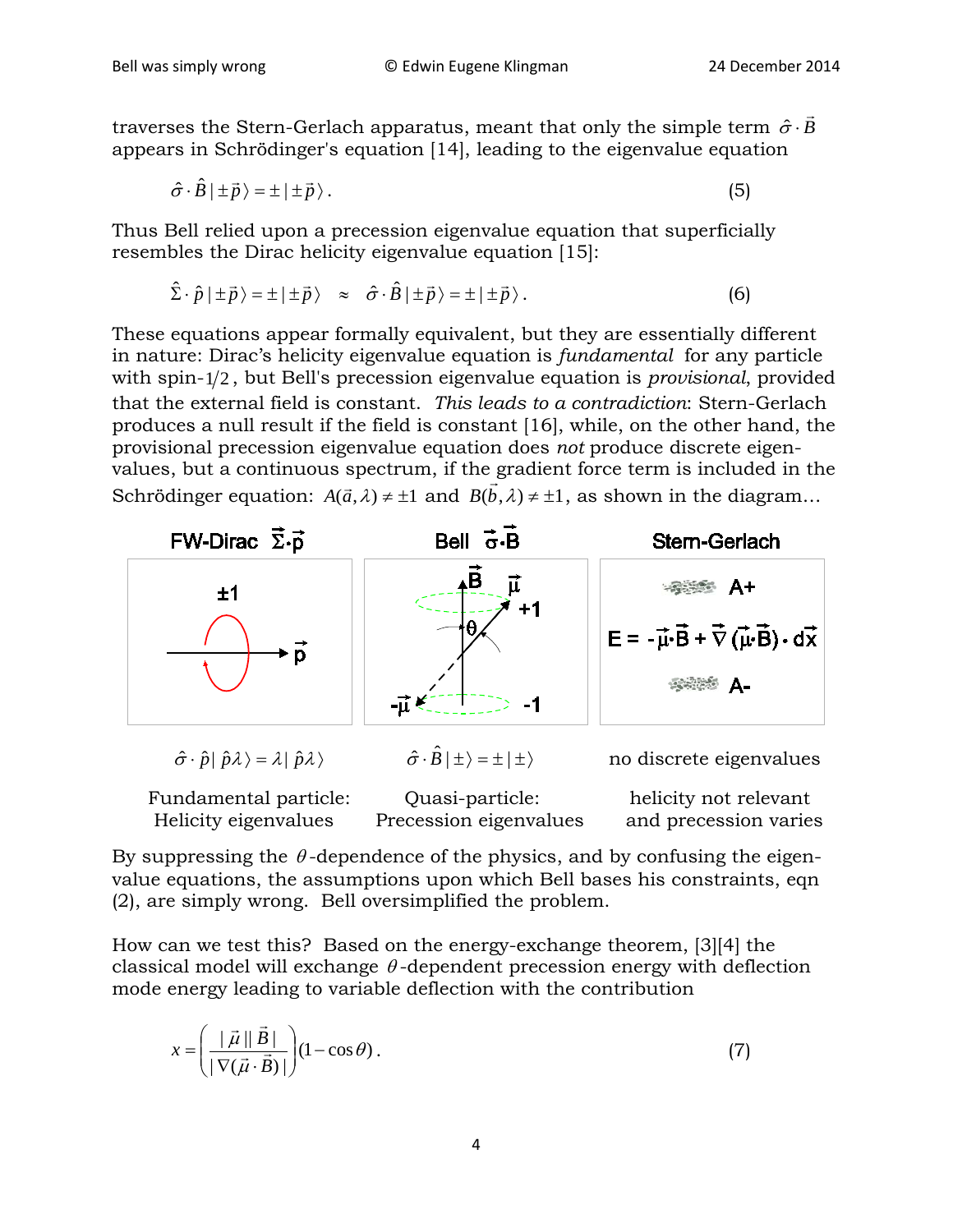Thus, in a classical model, the initial spin  $\lambda$  (hidden from quantum mechanics) will make angle  $\theta = (\vec{a}, \lambda)$  when Alice chooses  $\vec{a}$  as the direction of her Stern-Gerlach magnetic field; she will calculate a scattering angle with a component given by equation (7). Bob will see an initial spin  $\lambda' = -\lambda$  with angle  $\theta' = (\bar{b}, \lambda')$ and calculate the local deflection predicted for his SG apparatus. Two values of deflection representing measured outputs can, post-experiment, be processed by a decision module (D) to generate the correlations. The system based on a local classical model is shown below



The model is run by generating random local spins  $\lambda + \lambda' = 0$  and sending  $\lambda$  to Alice's A-module and  $\lambda'$  to Bob's B-module. Alice chooses a random direction  $\vec{a}$  and calculates the  $\theta$ -dependent contribution to deflection from eqn (7). An example of the randomly generated values for each experiment is shown below,  $\alpha$  cxample of the randomly generated values for each experiment is<br>with spin  $\lambda$  (green),  $\lambda'$  (dashed green), and vectors  $\vec{a}$  (red) and  $\vec{b}$ (blue).



Recall that actual experiments show that the correlated measurements agree with the quantum mechanical prediction, and the consensus of physicists is:

*"No local model can reproduce QM prediction"*

Quantum mechanics predicts the correlation

$$
\langle AB \rangle = \langle singlet | \hat{\sigma}_A \cdot \vec{a} \hat{\sigma}_B \cdot \vec{b} | singlet \rangle = -\vec{a} \cdot \vec{b}
$$
 (8)

and this value agrees with experiment. Bell proved to everyone's satisfaction that, subject to his constraints, the correlation cannot exceed the straight line characterized by  $-1+2\theta/\pi$ . Peres [17] overlays these two correlations: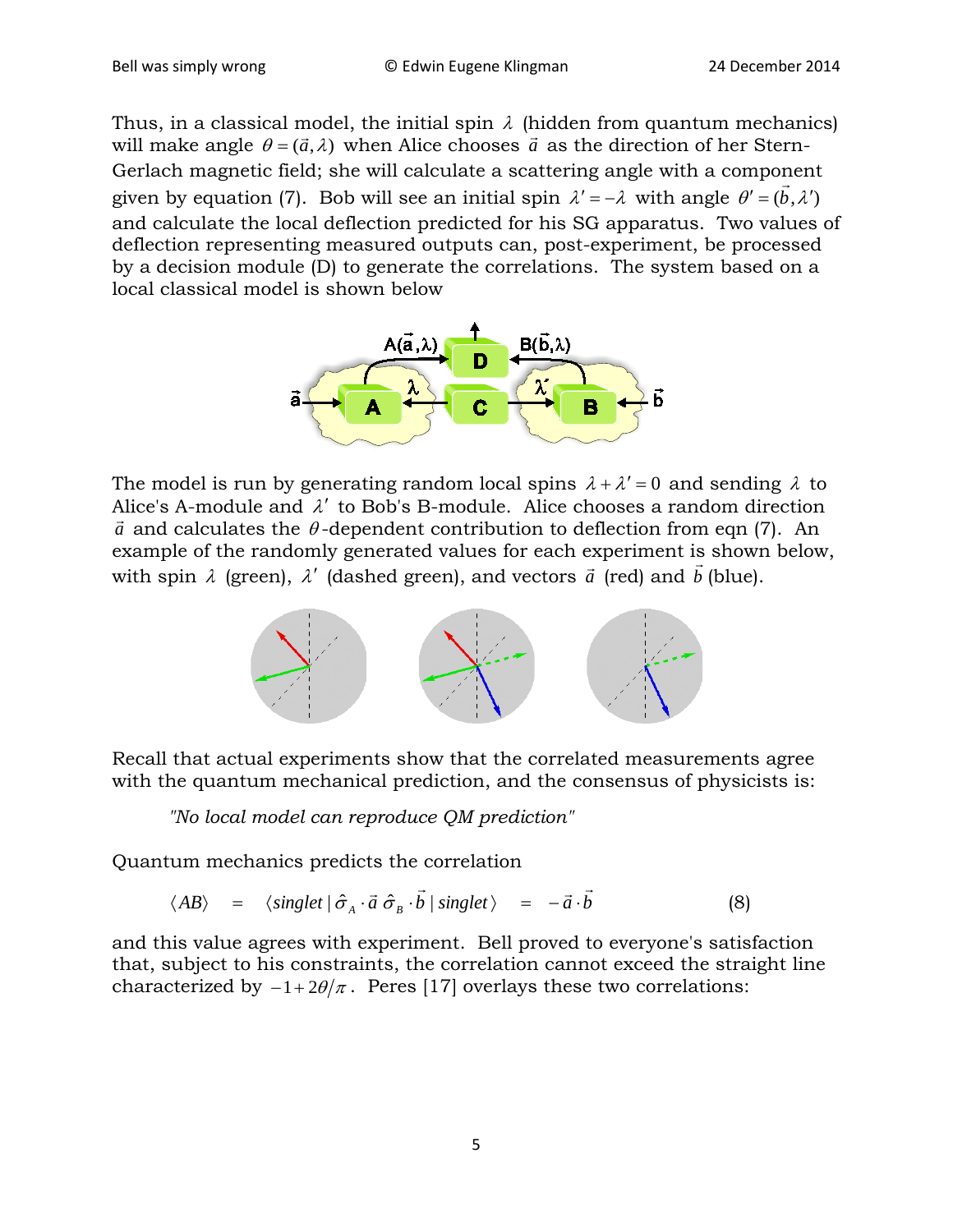

Our local classical model with 10,000 random particles spins  $\lambda$  for each of the 300 random pairs of control settings,  $\vec{a}$  and  $\vec{b}$ , is shown below:



This result exactly agrees with the quantum prediction that Bell claimed to be impossible for local models. How can this be? Compare to results obtained from the same local model with Bell's constraints applied:

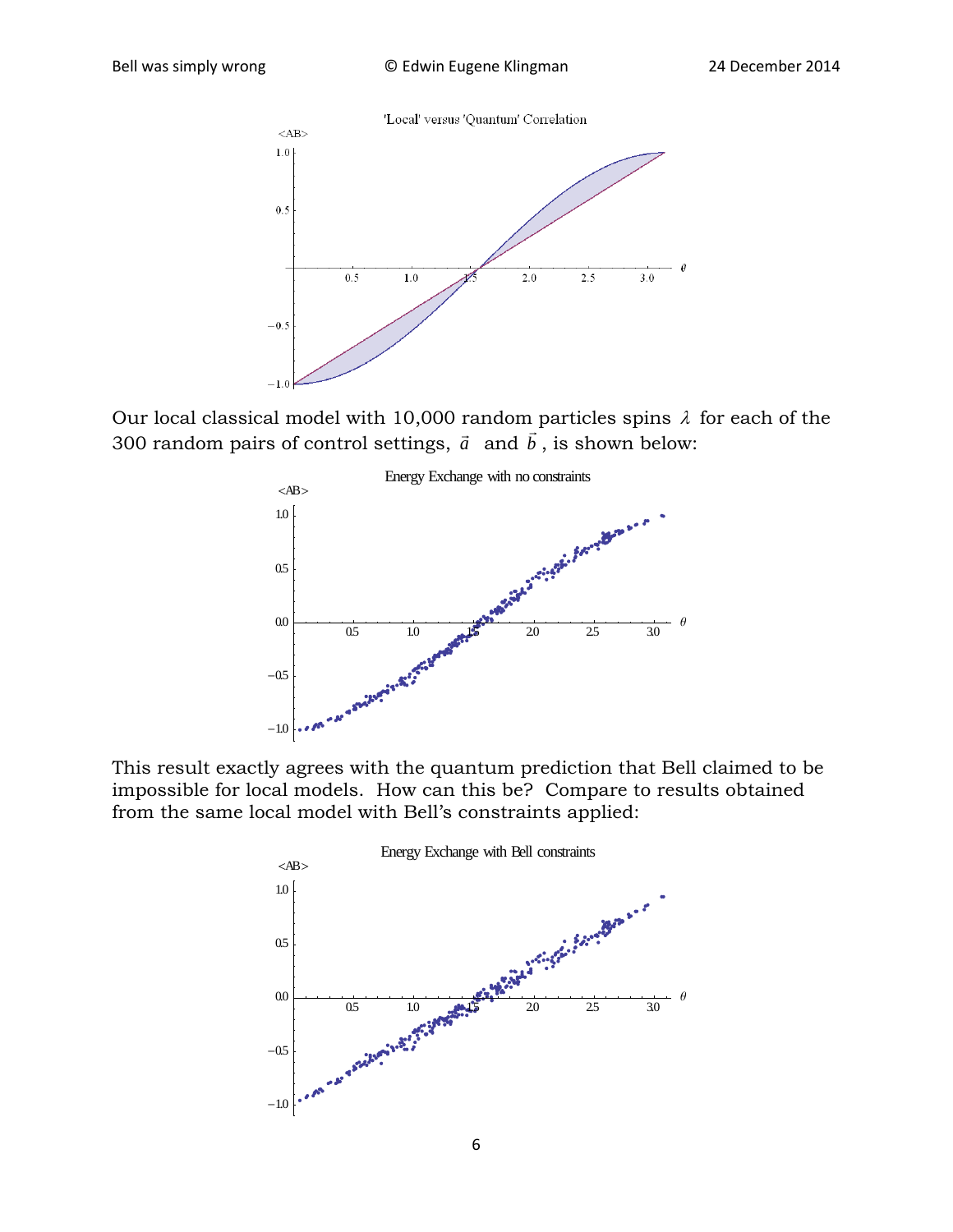Not surprisingly, my constrained local model matches Bell's theorem, while our unconstrained model violates Bell's theorem, and matches QM predictions and reality. Our analysis and local model are based on Energy-Exchange physics (QSLR and SPIN) since two energy modes – precession and deflection – appear in the Stern-Gerlach system. To apply Bell's constraints to our model we truncate both calculations to  $\pm 1$  rather than use the value of  $A(\vec{a}, \lambda)$  calculated by Alice and  $B(\vec{b},\lambda)$  calculated by Bob. With Bell's constraints applied to our model, the model fails to predict  $-\vec{a} \cdot \vec{b}$ , but without his constraints, our local model does what Bell claims to be impossible. Bell's overly simple assumptions led to his imposition of constraints, which in turn led to his incorrect predictions.

## **Conclusion:**

Thus our analysis shows Bell's theorem to be oversimplified and wrong. His assumptions led to his claim that it is impossible for any local deterministic assumptions fea to ins claim that it is impossible for <u>any</u> focal deterministic<br>model to reproduce the quantum prediction,  $-\vec{a} \cdot \vec{b}$ . Analysis of the eigenvalue basis of his hidden constraints ( *hidden*, because they are not recognized as constraints by physicists ) shows that Bell confused a *provisional precession eigenvalue equation* with Dirac's *fundamental helicity eigenvalue equation* . The FW-Dirac equation is assumed always true, but the provisional equation is true only provided that the local magnetic field is constant, and this leads to a contradiction, thus bringing Bell's claim of non-locality into question.

In our energy-exchange model of local classical physics the unconstrained results agree perfectly with the experimentally verified quantum predictions. However, the same model with Bell's constraints applied obtains the results claimed by Bell. Thus [18] Bell's 50 year old 'proof' of the non-local nature of the Universe is based on an oversimplified solution to a somewhat complex problem, and, as this is generally considered the basis of "entanglement" it suggests that a reappraisal of much of current physics is in order. Susskind claims that entanglement is 'weird' in that it describes the system, even when nothing is known about either particle. Pre-Bell this was simply understood as conservation of energy and momentum; nothing weird about it.

Fortunately, this  $\theta$ -dependent scattering should be testable experimentally. If the experimental test of  $\theta$ -dependence agrees with our energy-exchange theory, the fifty-year old belief in non-intuitive non-locality will be seen as consequence of overly simple assumptions leading to the imposition of hidden constraints.